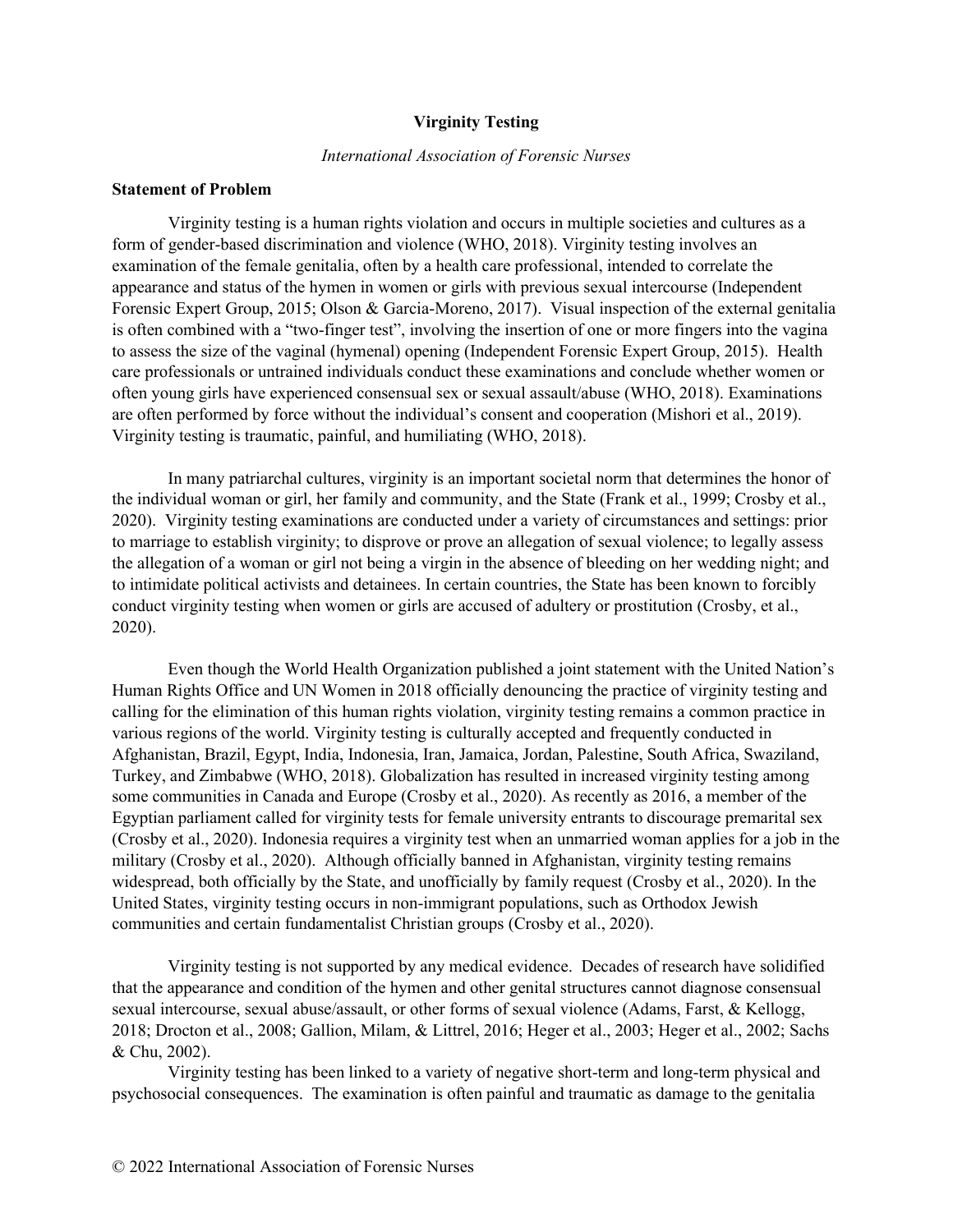with resulting bleeding and infection can occur (WHO, 2018). Virginity testing is commonly performed under unhygienic conditions potentially increasing the risk of infections including Human Immunodeficiency Virus (LeRoux, 2006). Psychological trauma can also result from virginity testing. The examination violates the individual's physical integrity, autonomy, and privacy, especially when performed without consent (WHO, 2018). The exam can result in significant negative emotions such as intense anxiety, guilt, shame, depression, loss of self-esteem, post-traumatic stress disorder, powerlessness, humiliation, and panic (Crosby, 2020).

"Failing" the exam and being labeled a "non-virgin" can result in devastating outcomes for the individual. Punishment for failing virginity testing can include beatings; sexual assaults, including gang rape; and/or denial of food (Leclerc-Madlala, 2006; Shalboub-Kevorkian, 2005). Women have been murdered as the result of failing virginity testing, in some instances as "honor killings" by family members (Crosby et al., 2020). Women have committed suicide after failing virginity tests (Crosby et al., 2020). Additionally, failing the examination can result in educational, marriage, and employment discrimination (WHO, 2018). Ostracism from family and the community can also occur leaving these girls and women at heightened vulnerability for violence, including forced prostitution and human trafficking (George, 2008; Shalhoub-Kevorkian, 2005). The WHO (2018) states "virginity testing is detrimental to a woman's or girl's physical integrity and psychosocial well-being and is likely to cause long-lasting damage."

# **Association Position**

The International Association of Forensic Nurses (IAFN) asserts that:

- 1. Virginity testing violates an individual's human rights.
- 2. Virginity testing is an example of gender-based discrimination.
- 3. Virginity testing is a form of sexual violence.
- 4. Virginity testing cannot accurately determine a woman or girl's sexual activity status.
- 5. Virginity testing cannot reliably tell if a woman or girl has experienced sexual abuse or assault.
- 6. Virginity testing is not supported by any healthcare or medical evidence.
- 7. Virginity testing can result in significant physical, psychological, and social consequences.
- 8. Health care providers must cease performing virginity testing examinations.
- 9. Health care providers must educate patients, families, communities, and governments regarding the inaccuracies of virginity testing.
- 10. Health care providers must advocate for vulnerable individuals by educating individuals, families, communities, and governments regarding the negative short-term and long-term consequences of virginity testing.

# **Rationale**

As the largest international forensic nursing association, the IAFN is committed to upholding human rights and abolishing sexual violence. The International Association of Forensic Nurses (IAFN) declares that virginity testing constitutes a human rights violation and is a traumatizing, sexually violent practice. IAFN calls for the global elimination of virginity testing.

# **References**

Adams, J., Farst, K., & Kellogg, N. (2018). Interpretation of medical findings in suspected child sexual abuse. *Journal of Pediatric & Adolescent Gynecology, 31(3),* 225-231. <https://doi.org/10.1016/j.jpag.2017.12.011>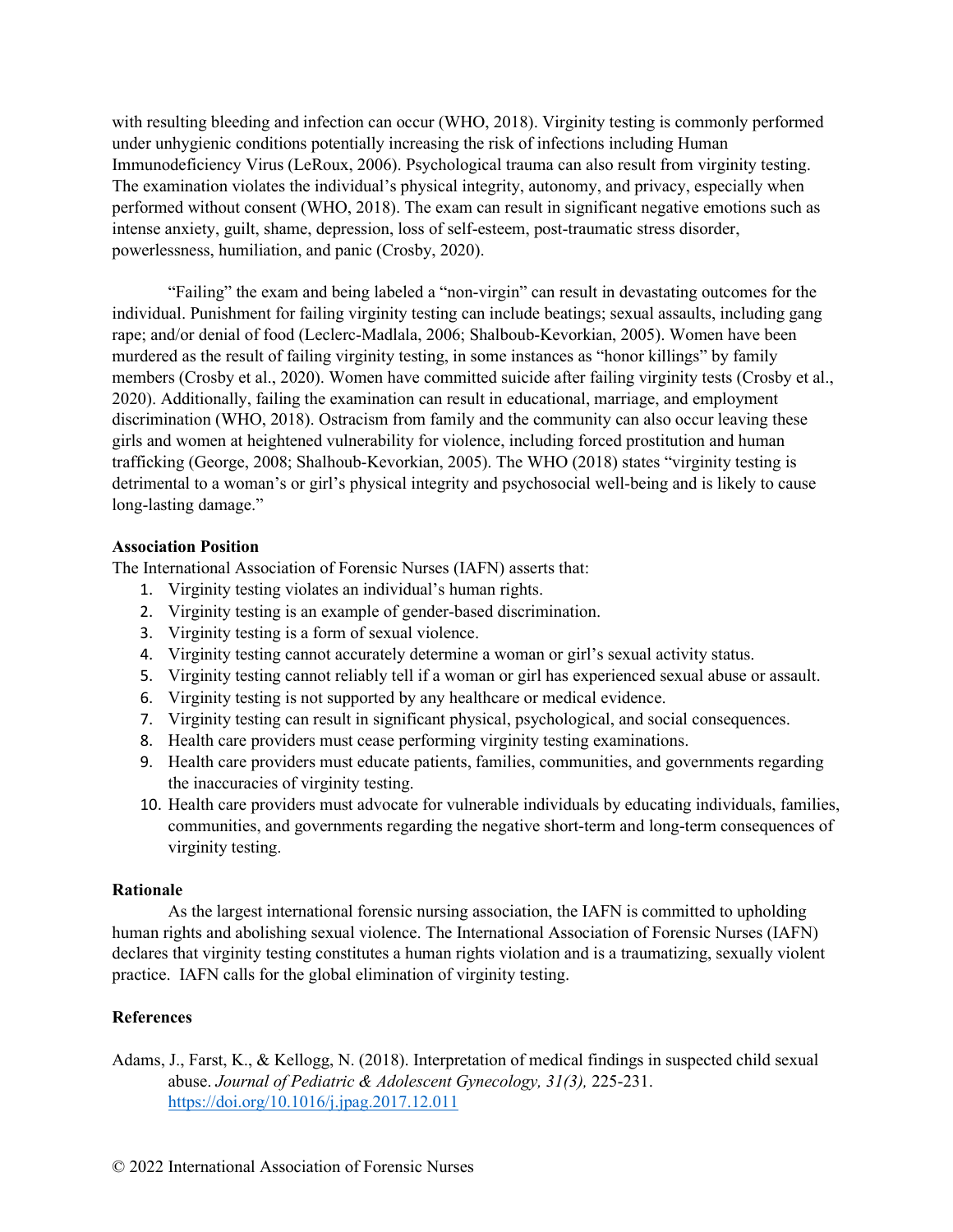- CNN (2019). Call T.I. taking his daughter for a virginity check what it really is. Retrieved from <https://www.cnn.com/2019/11/19/opinions/ti-virginity-test-daughter-campoamor/index.html>
- Crosby, S., Oleng, N., Volpellier, M., & Mishori, R. (2020). Virginity testing: Recommendations for primary care physicians in Europe and North America. *BMJ Global Health, 5,* e002057. <https://doi.org/10.1136/bmjgh-2019-002057>
- Drocton, P., Sachs, C., Chu, L., & Wheeler, M. (2008). Validation set correlates of anogenital injury after sexual assault. *Academy of Emergency Medicine, 15(3),* 231-238. [https://doi.org/10.1111.j.1553-](https://doi.org/10.1111.j.1553-2712.2008.00050.x.PMID:18304053) [2712.2008.00050.x.PMID:18304053](https://doi.org/10.1111.j.1553-2712.2008.00050.x.PMID:18304053)
- Frank, N., Bauer, H., Arican, N., Fincanci, S., & Iacopino, V. (1999). Virginity examinations in Turkey: Role of forensic physicians in controlling female sexuality. *Journal of the American Medical Association, 282,* 485-490.<https://doi.org/10.1001/jama.282.5.485>
- George, E. (2008). Virginity testing and South Africa's HIV/AIDS crisis: Beyond rights universalism and cultural relativism towards health capabilities. *California Law Review, 96(6),* 1447-1519. <https://doi.org/10.15779/Z38RD8G>
- Heger, A., McConnell, G., Ticson, L., Guerra, L., Lister, J., & Zaragoza, T. (2003). Healing patterns in anogenital injuries: A longitudinal study of injuries associated with sexual abuse, accidental injuries, and surgery in the preadolescent child. *Pediatrics, 112,* 829-837.
- Heger, A., Ticson, L., Velasquez, O., & Bernier, R. (2002). Children referred for possible sexual abuse: Medical findings in 2364 children. *Child Abuse & Neglect, 26,* 645-659.
- Independent Forensic Group (2015). Statement on virginity testing. *Journal of Forensic and Legal Medicine, 33,* 121-124.<https://doi.org/10.1016/j.jflm.2015.02.012>
- Leclerc-Madlala, S. (2003). Protecting girlhood: Virginity revivals in the era of AIDS. *Agenda: Empowering Women for Gender Equality, 56,* 16-25.<https://doi.org/10.2307/4066360>
- Le Roux, L. (2006). Harmful traditional practices, male circumcision, and virginity testing of girls and the legal rights of children. Cape Town: University of Western Cape <http://etd.uwc.ac.za/xmlui/handle/11394/1995>
- Olson, R. & Garcia-Moreno, C. (2017). Virginity testing: A systematic review. *Reproductive Health, 14(1),* 1-10.<https://doi.org/10.1186/s12978-017-0319-0>
- Mishori, R., Ferdowsian, H., Naimer, K., Volpellier, M., & NcHale, T. (2019). The little tissue that couldn't- Dispelling myths about the hymen's role in determining sexual history and assault. *Reproductive Health, 16(74),* 1-9.<https://doi.org/10.1186/s12978-019-0731-8>
- Sach, C., & Chu, L. (2002). Predictors of genitorectal injury in female victims of suspected sexual assault. *Academy Emergency Medicine, 9(2),* 146-151[. https://doi.org/10.1111/j.1553-](https://doi.org/10.1111/j.1553-2712.2002.tb00232.x) [2712.2002.tb00232.x](https://doi.org/10.1111/j.1553-2712.2002.tb00232.x)